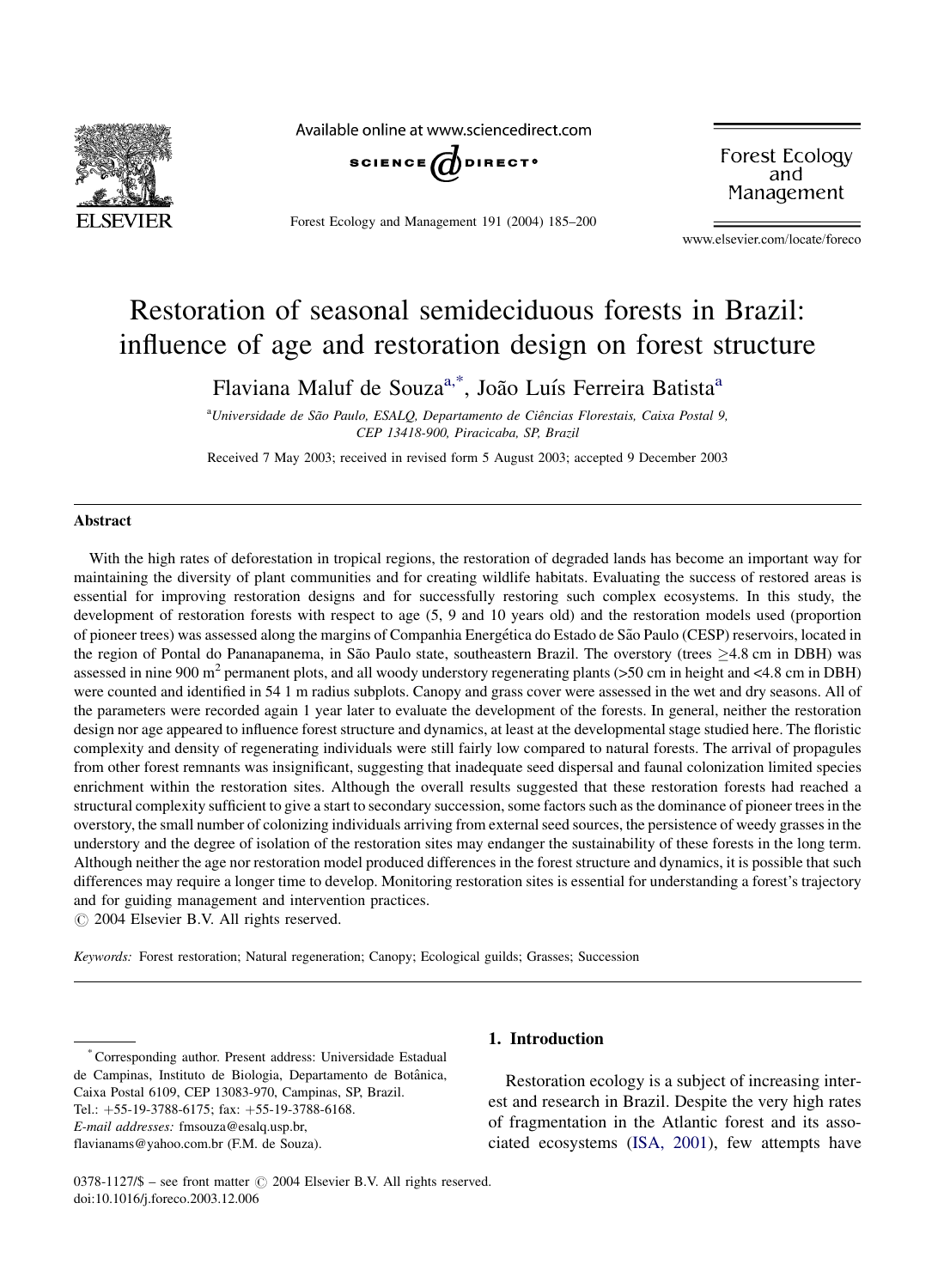been made at restoring deforested areas on a large scale.

In the state of São Paulo, southeastern Brazil, where remaining forest areas are estimated to be about only 9% of the original native vegetation [\(ISA, 2001\)](#page-14-0), restoration practices received their greatest initiative in the early 1980s, mainly by hydroelectric companies seeking to compensate for the extensive flooding of areas of natural vegetation during the construction of dams and reservoirs. However, these first attempts were not very successful, since the restorations were based on the simple random planting of species, with no consideration for the basic principles of secondary succession [\(Kageyama and Gandara, 2000](#page-14-0)). At the end of 1980s, when the applicability of succession concepts to ecological restoration began to be discussed in Brazil ([Kageyama and Castro, 1989\)](#page-14-0), a new restoration model was proposed in which trees would be planted in a pioneer:non-pioneer proportion of 1:1 (''pioneer'', in this case, including pioneer and early secondary species, and ''non-pioneer'' including late secondary and climax species, as defined by [Budowski, 1965](#page-14-0)). Thus, the shade of pioneer species would provide adequate conditions for non-pioneer species to develop ([Kageyama and Gandara, 2000](#page-14-0)).

The lower cost of seedlings is an important advantage when using a high proportion of pioneer species to restore degraded lands. The greater production and availability of pioneer seeds during the year and the faster growth of its saplings allow a greater annual production of pioneer seedlings per area compared to non-pioneer species (V.L. Engel, personal communication).

In addition to lower costs and greater availability of seedlings, the quick re-covering of the soil proportioned by fast growing pioneer versus non-pioneer species reinforces the tendency to use a greater proportion of pioneer species in restoration models. Current restoration plantings frequently use a greater proportion of pioneer species than the 1:1 model initially proposed. However, it is still unclear to what extent the early death of this larger proportion of pioneer trees may produce an open canopy before the understory is able to develop successfully without any intervention.

Most studies done up to the end of the 1990s were restricted to analyzing the growth and development of only a few species in pure or mixed plantations,

particularly during the first few years of forest establishment. Even today, adequate monitoring programs are still lacking, with few studies having been done in other Brazilian ecosystems (see the papers by J.A. Parrotta on the Brazilian Amazon) or are still in the initial stages (e.g. [Engel and Parrotta, 2001](#page-14-0)). Similarly, there is little information on restoration forests development in Latin America [\(Leopold et al., 2001\)](#page-14-0).

The assessment and monitoring of restored forests are essential for improving restoration techniques, especially in tropical and subtropical ecosystems in which the high diversity and complexity of interactions between organisms make restoration challenging. In recent years, the growing demand for restoration practices as a result of changes in the Brazilian environmental legislation has made it more urgent to determine the most appropriate techniques for successfully restoring such complex ecosystems.

This study describes the restoration of seasonal semideciduous forests in Brazil. We focused on assessing similar-aged restoration forests planted using models with different proportions of ecological guilds, and also assessed the restoration of forests planted using the same design at different times. The developmental stages of those restoration forests were recorded to provide the basis for further research and restoration practices.

## 2. Methods

#### 2.1. Study areas

The two study sites are located along the margins of two Companhia Energética do Estado de São Paulo (CESP) reservoirs, currently belonging to Duke Energy International. One site is located close to the town of Rosana (Rosana reservoir), and the other, close to Itaguajé (Taquarucu reservoir), in the region of Pontal do Paranapanema, on São Paulo and Paraná state boundaries, in southeastern Brazil  $(22^{\circ}15' - 23^{\circ}00'$ S and  $51^{\circ}30' - 53^{\circ}00'$ W, 300 m asl, [Fig. 1](#page-2-0)). The restoration sites receive a mean annual rainfall of 1100–1300 mm. The mean annual temperature is  $21 \degree C$ , with monthly maximum average  $(32 \degree C)$  occurring between January and March and a minimum  $(13 \degree C)$  between May and August ([Diegues, 1990](#page-14-0)).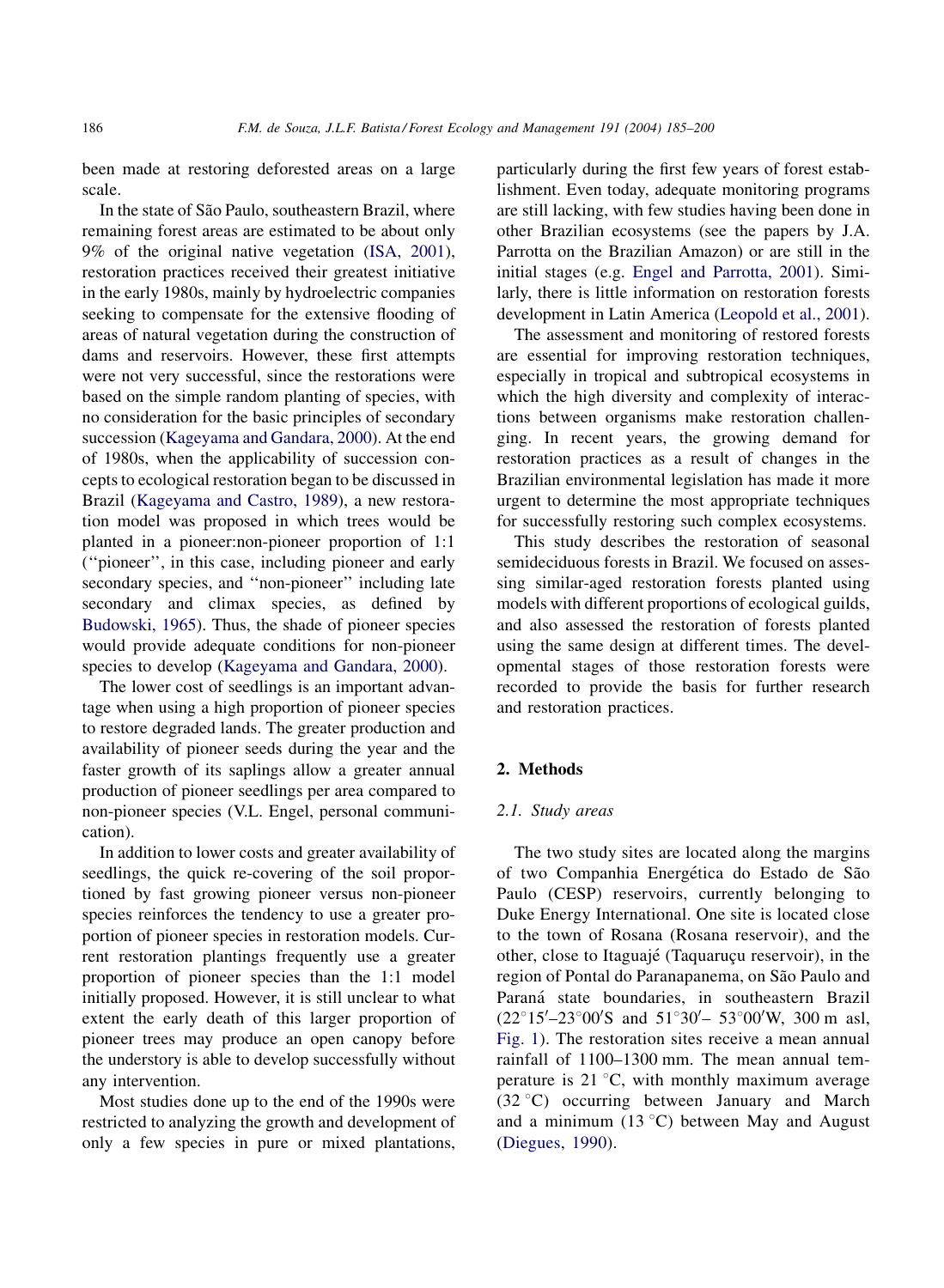<span id="page-2-0"></span>

Fig. 1. Location of the study sites (Rosana and Taquarucu reservoirs) and the largest remnant of seasonal semideciduous forest in São Paulo state (black filled area) located at Pontal do Paranapanema.

The regional vegetation is seasonal semideciduous forest, in which a portion of the trees defoliates during the dry season [\(Veloso et al., 1991\)](#page-15-0). As with the rest of São Paulo state, this region is severely fragmented, and the landscape consists mostly of pastures with some forest remnants that cover only about 5% of the 246,000 ha of the original Pontal do Paranapanema Great Reserve, created in 1942 ([Ditt, 2002\)](#page-14-0). Despite the high level of fragmentation, the largest (34,000 ha) seasonal semideciduous forest remnant in São Paulo state, known as Morro do Diabo State Park, is located in this region (Fig. 1). In a survey done by [Schlittler et al. \(1995\)](#page-15-0), 37 families containing 85 genera and 104 tree species were found in Morro do Diabo forest.

## 2.2. Restoration design

Two restoration areas along the margins of two reservoirs were examined, namely Rosana reservoir, with plantations 7–10 years old (plantings carried out from 1988 to 1991, in an area of 300 ha) and Taquaruçu reservoir, in which the planting was done in 1993 (5 years old at the beginning of this study). No herbicides were used in the plantings.

At the Rosana reservoir, we assessed only 9.4 and 10-year-old restoration forests since other sites had different degradation histories (including soil removal). In this account, the 9.4-year-old stand will be referred simply as 9-year-old. The landscape was similar in both areas, with the restoration sites surrounded by pastures, roads and open water from the reservoir [\(Fig. 2\)](#page-3-0).

The difference between the restoration designs related mostly to species mixtures, with different proportions of ecological guilds among the trees planted. In model 1 (10 years old), the plantings were done using a pioneer:non-pioneer proportion of approximately 3:2. In model 2 (9 and 5 years old), the pioneer:non-pioneer proportion was around 4:1 ([Table 1](#page-4-0)). The species planted are listed in [Appendix](#page-9-0) [A.](#page-9-0)

The 9- and 10-year-old restoration sites (stands with a similar age but different restoration models) were compared to assess forest development in relation to restoration design. The forest status in relation to age was assessed by comparing 5- and 9-year-old forests, in which the restoration design was essentially the same (model 2).

#### 2.3. Overstory structure and dynamics

In July 1998, the overstory was studied in 900  $m<sup>2</sup>$ permanent plots  $(30 \text{ m} \times 30 \text{ m})$  randomly located in each study site (4, 2 and 3 plots in 10-, 9- and 5-yearold forests, respectively). Planted and regenerating trees with DBH (stem diameter at breast height,  $1.3 \text{ m}$ )  $\geq$ 4.8 cm were measured, tagged and identified. Planted and regenerating trees were easily distinguished because the latter were clearly out of the planting lines. Total height was measured with a 12 m tall telescopic pole, and the remaining height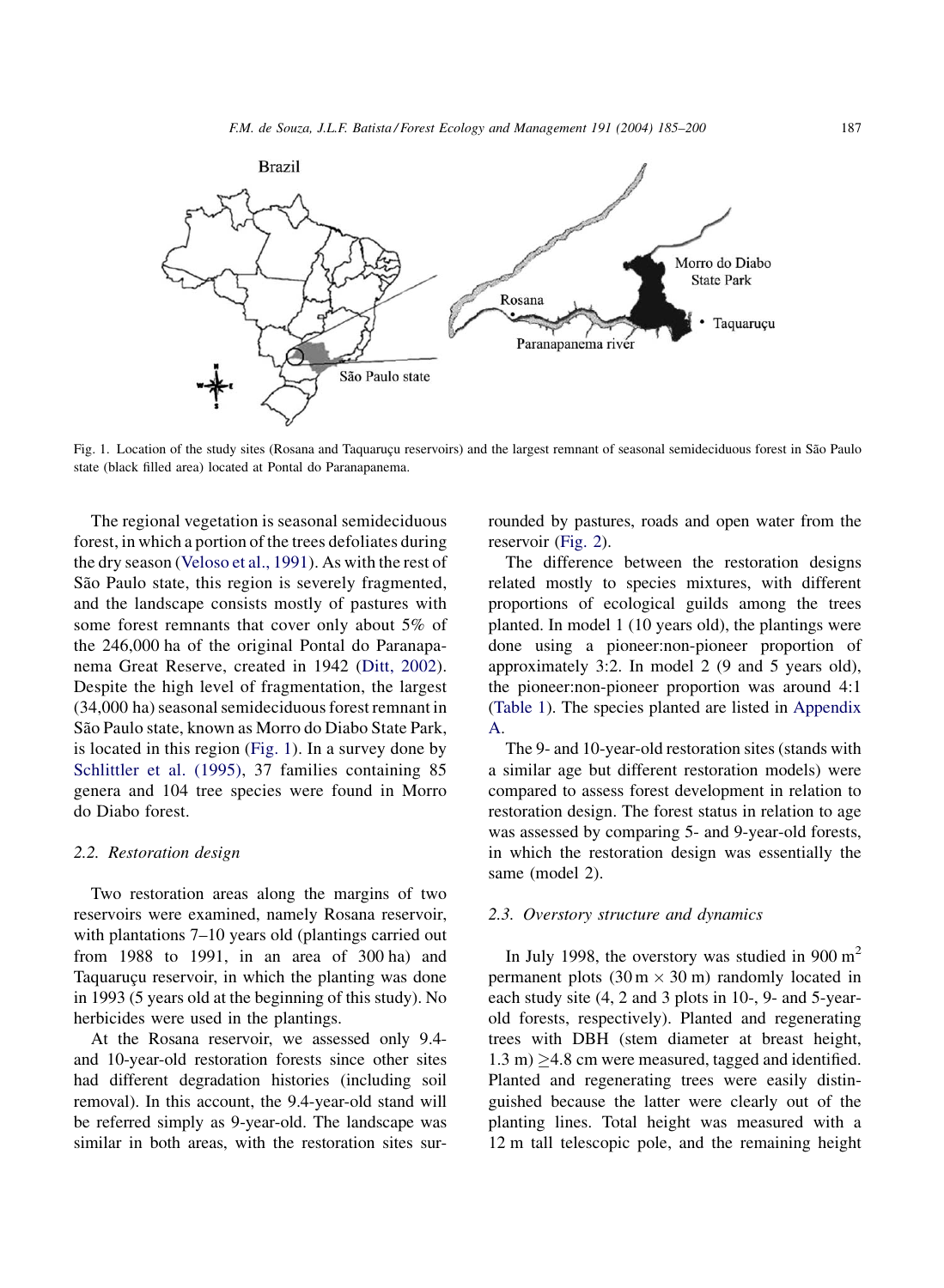<span id="page-3-0"></span>

Fig. 2. Aerial view of the reforestation areas at Pontal do Paranapanema, São Paulo, Brazil. Upper: Margins of the Rosana reservoir (9- and 10-year-old forests). Lower: Margins of the Taquaruçu reservoir (5-year-old forest). Note the predominance of pastures in the surrounding landscape at both sites.

of trees taller than this was estimated visually. Growth, mortality and recruitment were estimated by remeasuring all of the parameters 1 year later (July 1999).

#### 2.4. Understory regeneration

The understory was studied in six 1 m radius subplots  $(3.14 \text{ m}^2)$  randomly located within each plot. All individuals of woody species (trees, shrubs and lianas) greater than 50 cm in height and less than 4.8 cm in

DBH were counted, measured (height) and identified. The measurements were recorded again 1 year after the initial survey.

# 2.5. Canopy and grass cover measurements

Canopy and grass ("capim colonião"-Panicum maximum L.) cover was assessed with a vertical densiometer (GRS Densitometer). In each plot  $(30 \text{ m} \times$ 30 m), five transects were established such that four of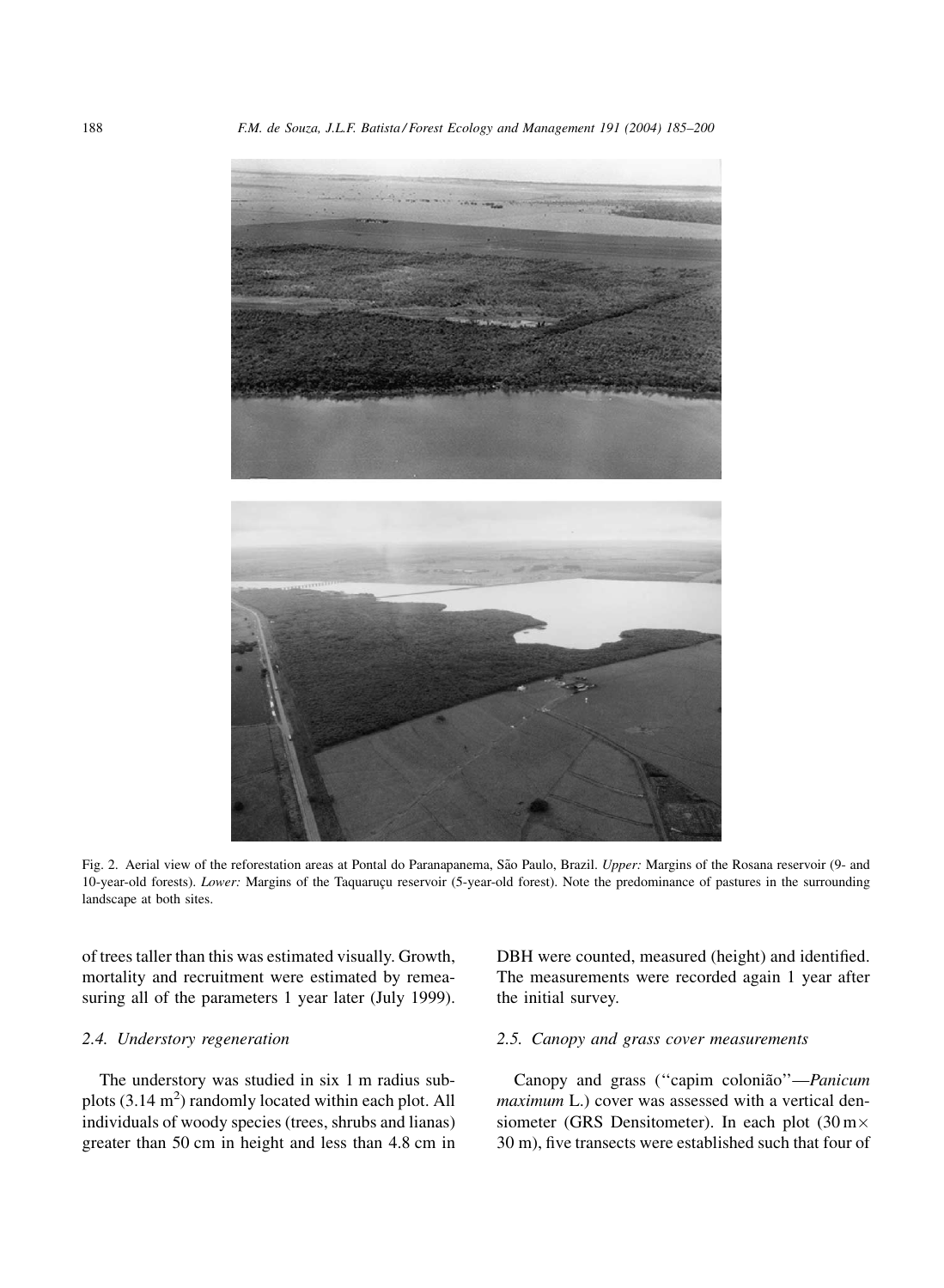<span id="page-4-0"></span>Table 1 Restoration design of study sites at Pontal do Paranapanema, São Paulo, Brazil

| Restoration design                                   |        | Model 1 Model 2 Model 2                            |           |
|------------------------------------------------------|--------|----------------------------------------------------|-----------|
| Reservoir                                            | Rosana | Rosana                                             | Taquarucu |
| Year of planting                                     | 1988   | 1989                                               | 1993      |
| Forest age at the beginning<br>of this study (years) | 10     | 94                                                 |           |
| Approximate spacing (m)                              |        | $3.0 \times 1.5$ $2.0 \times 2.0$ $2.0 \times 2.3$ |           |
| Pioneer:non-pioneer proportion 3:2                   |        | 4:1                                                | 4:1       |
| Number of tree species planted 42                    |        | 39                                                 | 38        |

them (approximately 21.2 m each) connected the midpoints of each side of the plot and one (30 m) connected the midpoint of the two opposite sides of the plot. This design was used to avoid measurements along or between planting lines. The measurements were taken at points 1 m apart along transects, in a total of approximately 113 points per plot. These measurements were taken in the wet (March) and dry (July) seasons.

#### 2.6. Data analysis

Unpaired t-tests were used to compare basal area, height, tree density, number of species, growth and recruitment between models (9- and 10-year-old forests) and ages within the same model (5- and 9-yearold stands). Mortality percentage data were transformed (arcsin square root) prior to analysis (t-test). Spearman Rank correlation analysis was used to investigate the relationships between canopy and grass cover.

#### 3. Results

#### 3.1. Restoration model

#### 3.1.1. Overstory structure and dynamics

Forest structure (basal area, height, tree density and number of species) and dynamics (basal area growth, height growth, mortality and recruitment) were very similar between the restoration models, with no differences among the parameters analyzed ([Table 2](#page-5-0)).

Four species shared the overstory dominance in model 1 forest (Cecropia pachystachya Trécul, Croton

floribundus (L.) Spreng., Genipa americana L. and Peltophorum dubium (Spreng.) Taub.). These species accounted for 44.5% of the total density of trees sampled, while in model 2 only two tree species (C. floribundus and C. pachystachya) comprised more than 50% of total tree density.

Overstory regenerating trees (i.e. non-planted trees with DBH  $>$  4.8 cm) comprised about 2% of the total tree density in model 2 and 11% in model 1 [\(Table 2](#page-5-0)). Nine of 13 regenerating tree species sampled in model 1 were common to planted and regenerating species ([Appendix A\)](#page-9-0). Two of these were species remaining before planting (palm trees) and the other two were found exclusively among regenerating trees. In model 2, only four tree species were found regenerating in the overstory (one species common to planting and regeneration, one species remaining before planting and two species found exclusively among regenerating plants, [Appendix A\)](#page-9-0).

#### 3.1.2. Understory regeneration

A total of 27 species were found in the model 1 understory, of which 17 were trees, three were shrubs and six were liana species. In the model 2 forest, 14 species were trees and two were shrubs, giving a total of 16 understory species. No lianas were sampled at the model 2 site.

Only one (Bastardiopsis densiflora (Hook et Arn.) Hassl.) of the 17 tree species found in model 1 understory appeared to have regenerated from external primary forest sources or to have emerged from the soil seed bank since no adult individuals were planted in the area. All of the other species (including model 2 site) had at least one adult tree sampled in the overstory or were contained in the list of species planted in the restoration area, probably close to the survey plots.

Comparison of the density and number of species from understory regeneration revealed no significant differences between restoration models ([Table 2](#page-5-0)).

# 3.2. Age

#### 3.2.1. Overstory structure and dynamics

Apart from the basal area, which was lower in the 5-year-old site ( $t = -3.59$ , d.f.  $= 3, P < 0.05$ , [Table 2](#page-5-0)), the structural parameters did not differ significantly between ages.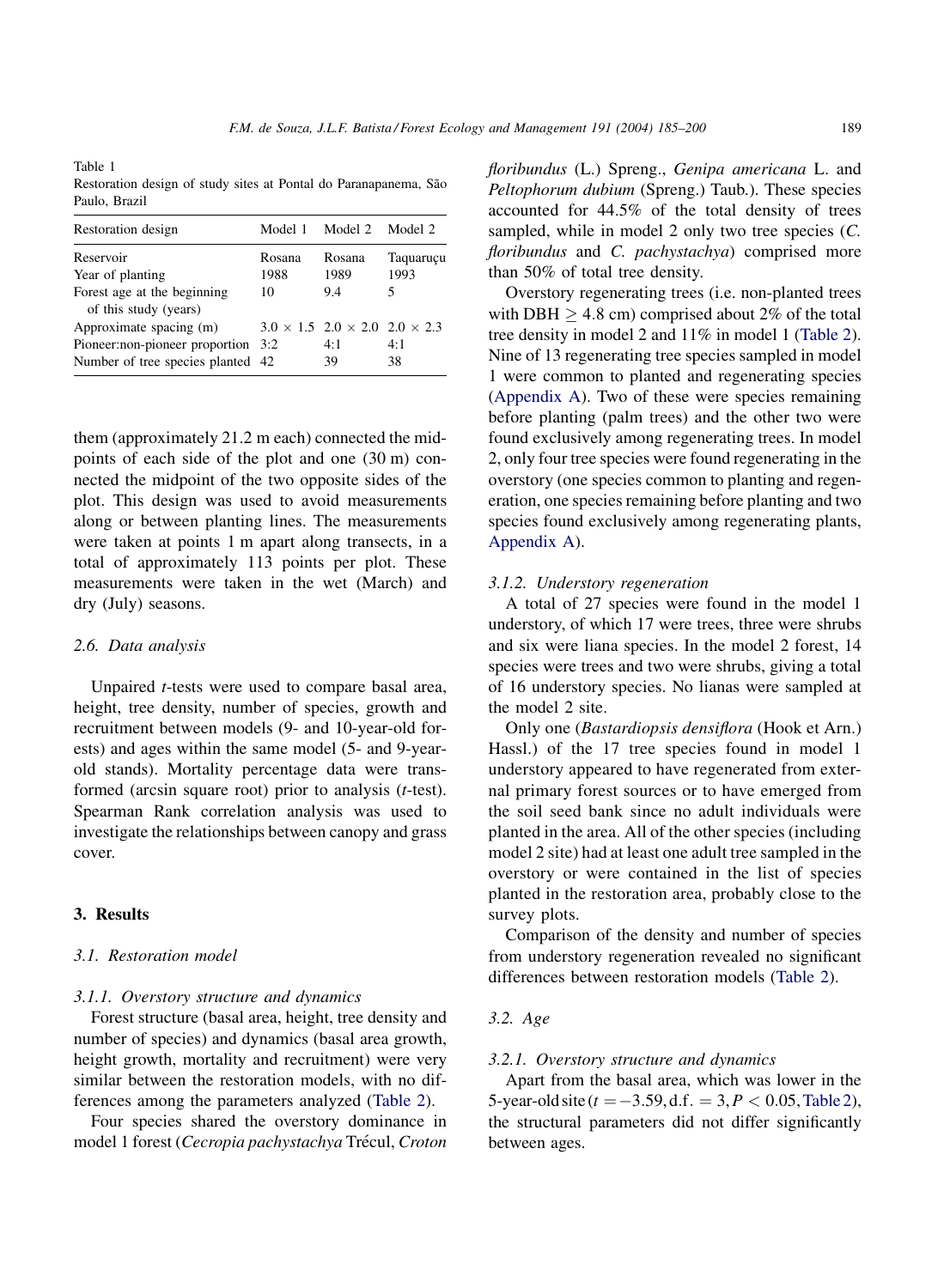<span id="page-5-0"></span>Table 2

|                                       | Model $1(10)$     | Model $2(9)$      | Model $2(5)$      |
|---------------------------------------|-------------------|-------------------|-------------------|
| Overstory                             |                   |                   |                   |
| Total plot area $(m2)$                | 3600              | 1800              | 2700              |
| Density (trees/ha)                    |                   |                   |                   |
| Total density                         | $1528 + 94$ a     | $1661 + 128$ ac   | $1426 + 26c$      |
| Planted trees                         | $1361 + 140a$     | $1628 + 181$ ac   | $1426 \pm 26$ c   |
| Regenerating trees                    | $167 \pm 48$ a    | $33 \pm 0$ a      | $\Omega$          |
| Height $(m)$                          | $9.1 \pm 0.4$ a   | $10.2 + 0.4$ ac   | $8.6 \pm 0.4$ c   |
| Basal area $(m^2/ha)$                 | $22.4 \pm 1.5$ a  | $24.9 \pm 3.3$ ab | $14.8 \pm 1.0$ c  |
| Species richness                      | $23 \pm 3.1$ a    | $26 \pm 5$ ac     | $17.3 \pm 1.3$ c  |
| Growth                                |                   |                   |                   |
| Basal area $(m^2/ha$ per year)        | $1.61 + 0.17$ a   | $1.72 + 0.05$ ac  | $1.70 + 0.26$ c   |
| Height (m per year)                   | $0.47 + 0.02 a$   | $0.30 \pm 0.1$ ac | $0.63 \pm 0.07$ c |
| Recruitment (trees/ha)                | $30.55 + 5.3$ a   | $55.6 + 22.2$ ac  | $33.3 + 12.8$ c   |
| Mortality $(\%)$                      | $1.8 \pm 0.8$ a   | $1.3 + 0.1$ ac    | $1.8 \pm 0.9$ c   |
| Understory regeneration               |                   |                   |                   |
| Total plot area $(m2)$                | 75.4              | 37.7              | 56.5              |
| Density (individuals/ha) <sup>®</sup> | 6499 $\pm$ 1992 a | $3448 \pm 796$ a  | $\Omega$          |
|                                       | $6631 \pm 2602$ a | 4244 $\pm$ 0 ab   | $707 \pm 707$ c   |
| Species richness <sup>®</sup>         | $5.2 \pm 1.4$ a   | $5 \pm 1$ a       | $\Omega$          |
|                                       | $6.5 \pm 1$ a     | $5 \pm 1$ ac      | $1 \pm 1$ c       |

Characteristics of 10-, 9- and 5-year-old restoration forests at Pontal do Paranapanema, São Paulo, Brazil (mean  $\pm$  S.E.,  $n = 4$ , 2 and 3 for the 10-, 9- and 5-year-old stands, respectively)

The numbers in parenthesis are the forest ages (years). Letter "a" indicates that means were not significantly different between models (10and 9-year-old forests) ( $P > 0.05$ , t-test); letter "b" indicates significant differences between ages within the same model (5- and 9-year-old forests) ( $P < 0.05$ , t-test); letter "c" indicates that means were not significantly different between ages within the same model (5- and 9-yearold forests) ( $P > 0.05$ , t-test).<br>
<sup>\*</sup> The first row refers to the first survey and the second row, to the second survey (1 year later).

At both sites, the overstory was dominated by two pioneer species. C. floribundus and C. pachystachya accounted for 50.2% of the relative density in the 9-year-old forest, and Trema micrantha (L.) Blume and Guazuma ulmifolia Lam. dominated the 5-yearold site with 57.4% of the total density. Regenerating trees (DBH  $> 4.8$  cm) were absent from the 5-year-old overstory plots, and accounted for about 2% of total tree density in the 9-year-old forest (Table 2).

Basal area and height growth were not significantly different between ages. Similarly, there were no differences in mortality and recruitment (Table 2).

#### 3.2.2. Understory regeneration

No woody regenerating plant was sampled in the 5-year-old understory in the first survey. In the second survey, the number of woody individuals sampled was significantly greater in the 9-year-old stand than in the 5-year-old forest  $(t = -3.859, d.f. = 3, P < 0.05,$ Table 2). However, the mean number of species did not differ between ages (Table 2, [Appendix B\)](#page-12-0).

#### 3.3. Canopy and grass cover

Despite the age of the forests and the shade provided by the trees, there was a marked presence of weedy herbs and grasses at all sites ([Fig. 3](#page-6-0)). The dominant species was the grass P. maximum (capim colonião), which is widely used for cattle grazing and was also predominant in neighboring areas.

There was a negative correlation between the canopy cover in the dry season and grass cover (Spearman's coefficient:  $r = -0.8167$ ,  $P = 0.0196$ ), and a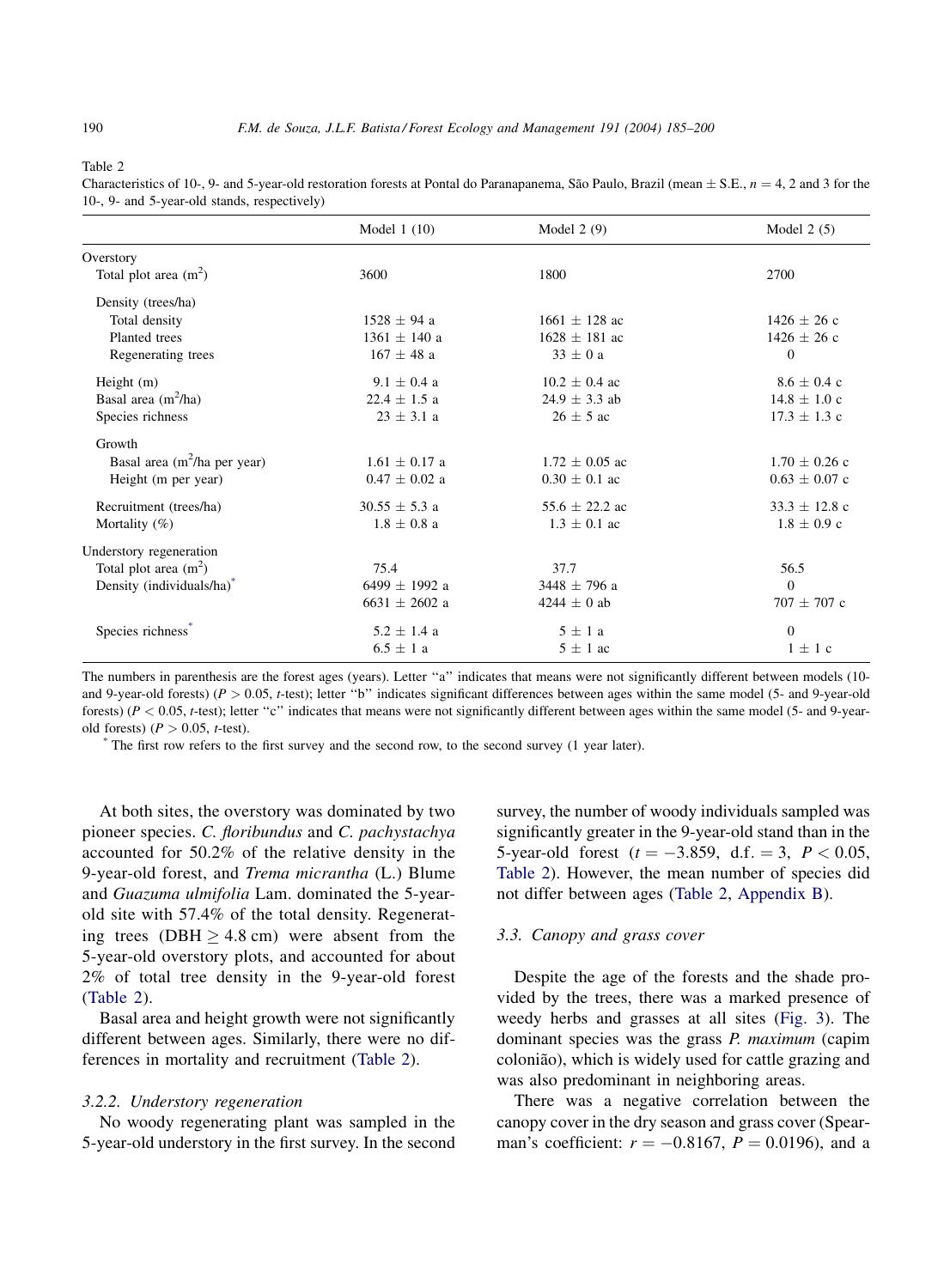<span id="page-6-0"></span>

Fig. 3. A 10-year-old plot understory dominated by the grass Panicum maximum in the dry season (the foreground pole is 1.5 m tall).

positive correlation between the decrease in canopy cover (expressed as the difference between canopy cover in the wet and dry seasons) and the abundance of grasses ( $r = 0.9333$ ,  $P = 0.0089$ ).

#### 4. Discussion

The parameters used to describe forest structure (height, density of adult and regenerating trees), and the number of species in restoration forests were apparently unaffected by the restoration models or by forest age, at least up to the stage of development examined in this study. The lack of difference in forest height between the 5- and 9-year-old forests, in contrast to the minor basal area of the 5-year-old site, showed the potential of pioneer species to allocate resources and energy to height instead of diameter growth, thereby promoting fast soil coverage and canopy formation.

Mortality and recruitment values were similar to those in tropical primary forests ([Swaine et al., 1987;](#page-15-0) [Philips and Gentry, 1994\)](#page-15-0), suggesting that these restoration forests had reached a structure sufficiently complex to start secondary succession.

Although statistical tests revealed no significant differences in the overstory and understory regenerating trees between models, a subtle difference was observed in these forest physiognomies. The model 1 forest had started to loose its typical ''plantation'' appearance, which was being masked by the presence of regenerating individuals. On the other hand, the limited and scattered regeneration at the model 2 site left planting lines still clearly visible.

The great heterogeneity in species dominance may have masked possible differences between treatments. This variability in species number and composition is commonly observed in restoration plantings in Brazil, and reflects the inability of nurseries to supply seedlings of all species throughout the year. Seedling production is very seasonal [\(Barbosa et al., 2003\)](#page-13-0) and depends on seed availability and an understanding of seedling formation.

The low number of species available on nurseries at certain times represents one of the greatest bottlenecks of forest restoration in Brazil. On average, projects involve only 35 tree species ([Barbosa et al., 2003](#page-13-0)), whereas recommended richness is around 100–120 species [\(Rodrigues, 1999](#page-15-0)).

The floristic diversity and complexity of the ''original'' forest are still far from being reached at all restoration sites (see [Schlittler et al., 1995](#page-15-0)). The very small fraction of regenerating species originating from external seed sources suggests that seed dispersal may limit species enrichment within restoration areas. In this case, the proportion of guilds (models) used in restoration appears to be of minor importance compared to the ''quality'' of the surrounding matrix. The presence of seed sources in the neighborhood, which is often limited in degraded landscapes [\(Wunderle,](#page-15-0) [1997\)](#page-15-0) may be decisive for re-establishing species-rich communities. As reported by others [\(Tucker and](#page-15-0) [Murphy, 1997; Carnevale and Montagnini, 2002; Holl,](#page-15-0) [2002\)](#page-15-0), the floristic diversity of reforested sites may be greatly enhanced through propagules arriving from primary and secondary forest remnants [\(McClanahan,](#page-14-0) [1986; Robinson and Handel, 1993; Wijdeven and](#page-14-0) [Kuzee, 2000](#page-14-0)) or even isolated trees ([Carriere et al.,](#page-14-0)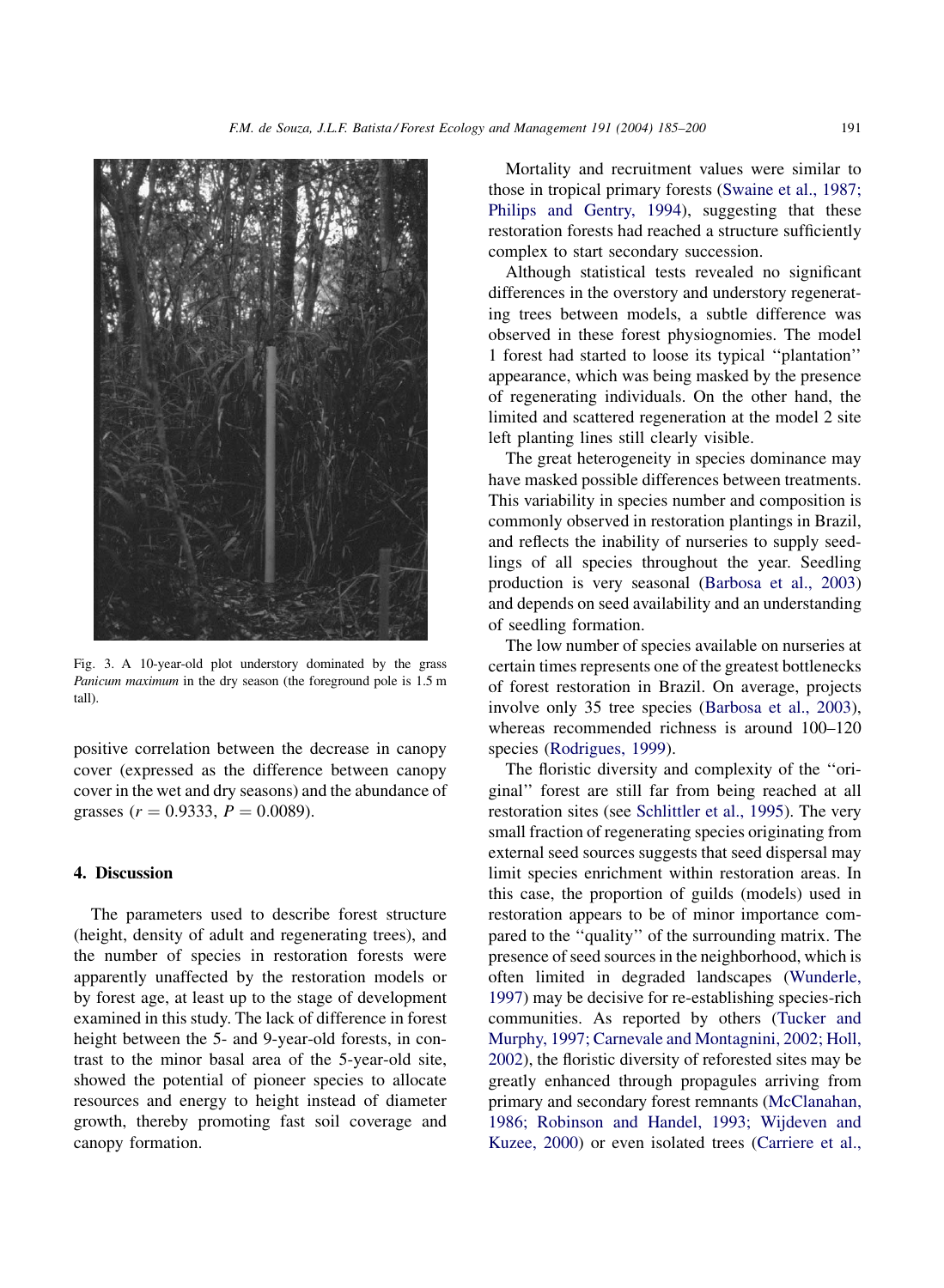[2002](#page-14-0)) in the surroundings. However, this was not observed at the sites studied here. The degree of isolation may endanger the ongoing development of floristic diversity in restoration forests.

In this context, it is possible to infer that the low number of species present in restoration forests is closely related to the low number of species initially planted. The high diversity of tropical forests is usually associated with a large number of species occurring at low densities ([Hartshorn, 1980\)](#page-14-0), and has already been discussed and tested experimentally in some restorations projects in Brazil ([Kageyama](#page-14-0) [et al., 1994](#page-14-0)). These authors suggested that 'rare' and common species should be planted in the same proportion as they occur in nature. However, if dispersal is limited, species may be unable to find new populations in the restoration area, and this could be a problem for rare species conservation ([Strykstra et al.,](#page-15-0) [1998](#page-15-0)).

Not only the number of species but also the density of woody regenerating individuals was extremely low at the sites studied compared to natural and other restoration forests in Brazil. [Durigan and Dias](#page-14-0) [\(1990\)](#page-14-0) found 140,650 individuals/ha (plants greater than 5 cm in height and up to 2 m tall) in a 17-year-old, mixed species reforestation site. This is a very high value compared to the 28,800 individuals/ha (up to 2 m tall) reported by [Parrotta et al. \(1997a\)](#page-15-0) in a 10 year-old restored site in the state of Para´. Although this area had been highly degraded by bauxite mining, the whole site was surrounded by primary forest, which contributed significantly to regeneration processes ([Parrotta et al., 1997a](#page-15-0)). [Grombone-Guaratini \(1999\)](#page-14-0) reported a density of 27,500 individuals/ha (individuals greater than 50 cm in height and up to 4 m tall but less than 4.8 cm in DBH) in a seasonal semideciduous forest site in São Paulo state.

Despite some differences in the sampling criteria and age of the forests that were compared, the low density of regenerating individuals suggested the presence of factors affecting the mechanisms of regeneration in the restoration forests studied. Among the several factors determining regeneration patterns in a forest, the land-use history ([Guariguata et al., 1995\)](#page-14-0), the seed bank ([Brown, 1992; Guariguata et al., 1995;](#page-14-0) [Strykstra et al., 1998; Bakker and Berendese, 1999;](#page-14-0) [Zhang et al., 2001\)](#page-14-0), the distance from external seed sources ([McClanahan, 1986; Robinson and Handel,](#page-14-0)

[1993](#page-14-0); [Parrotta et al., 1997a,b](#page-15-0)) and propagule dispersal ([McDonnell and Stiles, 1983; Bakker et al., 1996;](#page-14-0) [McClanahan, 1986; McClanahan and Wolfe, 1993;](#page-14-0) [Robinson and Handel, 1993; Strykstra et al., 1998](#page-14-0)) were the most important features acting at the study sites.

The abundance of grasses (P. maximum) at all restoration sites was surprising, given the advanced age of the forests. The shade provided by forest canopy was not enough to suppress understory competing herbs, differently than the results reported by [Parrotta et al. \(1997a\)](#page-15-0), expected by [Haggar et al.](#page-14-0) [\(1997\)](#page-14-0) and the observations taken by practitioners. Our results suggest that the persistence of this vegetation may be related to canopy opening in the dry season, a very common event in seasonal semideciduous forests. Although it has been not quantified, it is possible that the number of deciduous trees used in the plantations was excessive for forest restoration purposes. Thus, the massive leaf shedding in the dry season probably opened the canopy enough to provide grasses the light needed for survival.

Plant spacing was another factor that may have contributed to the establishment and persistence of grasses. Although the spacing used in the plantings studied (2000–2500 trees/ha) was lower than usual for plantings in São Paulo state (1667 trees/ha), it was still wide enough to allow abundant sunlight to reach the forest floor (J. A. Parrotta, personal communication). The main consequence for forest development is that this herbaceous layer may delay or even prevent the success of regeneration establishment in the understory [\(Parrotta, 1993; Guariguata et al.,](#page-14-0) [1995; Parrotta et al., 1997a; Holl and Kappelle,](#page-14-0) [1999\)](#page-14-0).

The dominance of a few pioneer species, especially at the 9- and 5-year-old restoration sites, associated with the abundance of grasses and a small number of regenerating individuals in the understory, may arrest the continuity of successional processes. The mortality of these short-lived species and the following reopening of the canopy can increase the chances of weedy species becoming established at these sites, and result in forest decline.

Despite the short period of assessment, some of the parameters (low species richness, abundance of grasses, predominance of pioneer trees and low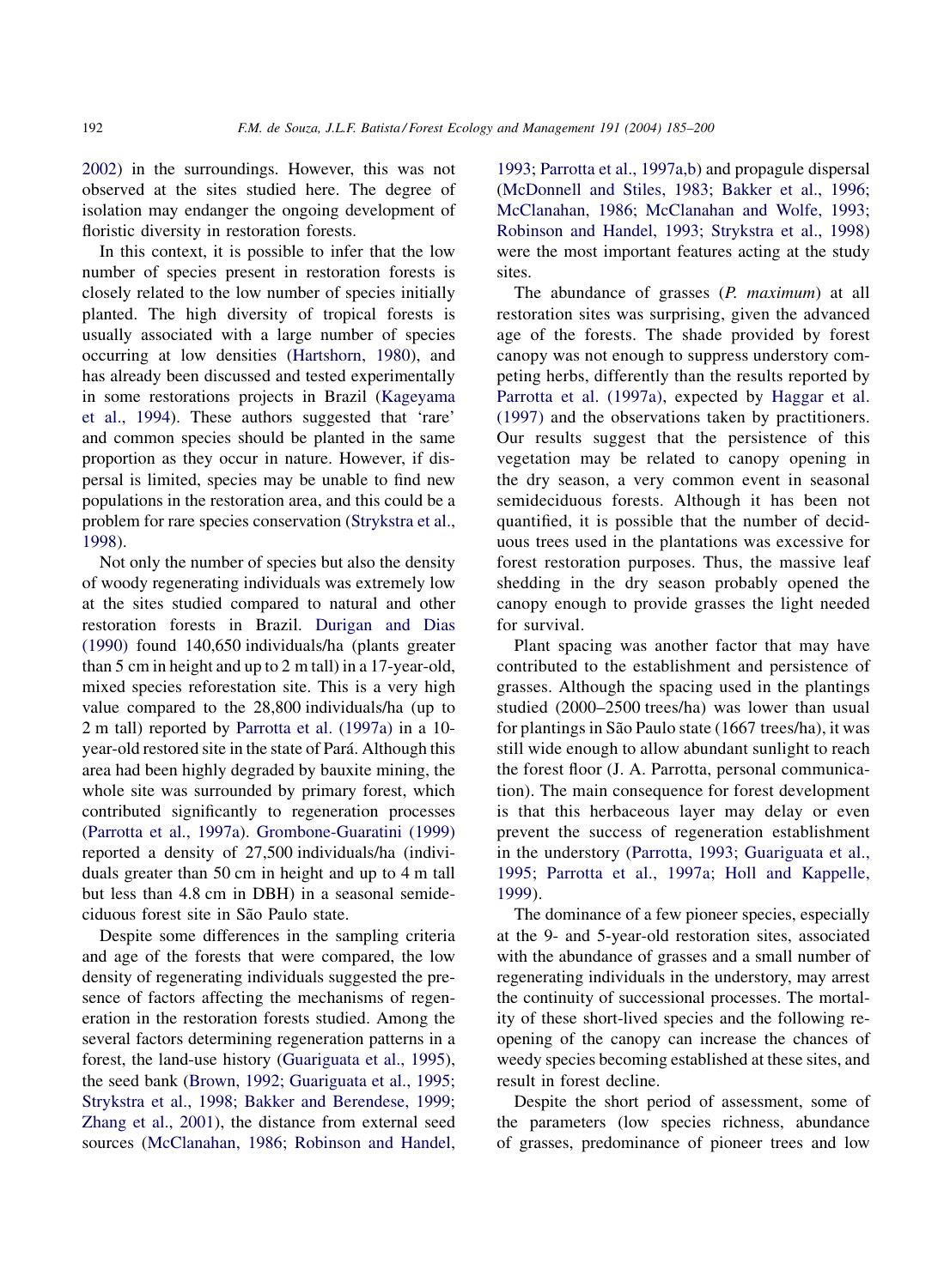density of regenerating individuals) suggested that the forests studied may not be self-sustainable. Taking into account that the abundance and diversity of colonizing species are influenced by the distance from external seed sources ([van Ruremonde and Kalkho](#page-15-0)[ven, 1991; Parrotta et al., 1997a](#page-15-0)), and that seed dispersal and colonization by new species are important factors affecting the restoration of biodiversity [\(Wun](#page-15-0)[derle, 1997\)](#page-15-0), the isolation of studied sites may endanger the long-term maintenance of diversity and successional processes.

As pointed out by [Ewel \(1987\)](#page-14-0), the forest physiognomy and dominance of species alone are insufficient to measure the success of a restoration since in the long run the apparently successful community may disintegrate. The assessment of other important features such as wildlife colonization ([Tucker and Mur](#page-15-0)[phy, 1997; Block et al., 2001\)](#page-15-0), soil components and dynamics ([Jackson et al., 1995](#page-14-0)), biotic interactions ([Ewel, 1987\)](#page-14-0), seed dispersal [\(Parrotta et al., 1997a](#page-15-0)) and many others (e.g. [Bentham et al., 1992; Jackson](#page-14-0) [et al., 1995; Aronson and Le Floc'h, 1996; Andersen](#page-14-0) [and Sparling, 1997; Ehrenfeld and Toth, 1997; Jansen,](#page-14-0) [1997; Majer and Nichols, 1998](#page-14-0)) has been proposed to evaluate the success of restoration and may be useful for improving our comprehension of how restoration models work.

# 5. Guidelines for restoration

At the stage of development studied here, both models produced very similar forest structures and dynamics, although this does not necessarily mean that the different restoration models will result in identical forests. Ecological processes occur over a long time scale, and it is probable that the expected differences in forest structure will take longer to appear.

Planning a restoration within a landscape approach may facilitate the recruitment of fauna and flora ([Bell](#page-14-0) [et al., 1997](#page-14-0)) and can play a decisive role in the success of the restoration. External sources of propagules may be vital for maintaining and improving forest diversity throughout the years. If such sources are available, restorationists may rely on them to ensure the restoration of some ecological processes, such as dispersal, faunal colonization and regeneration.

Thus, if it is correct that the early mortality of pioneer species can be prejudicial to forest development when the understory is not developed enough to keep secondary succession going [\(Parrotta](#page-15-0) [and Knowles, 1999, 2001\)](#page-15-0), then it is reasonable to suppose that model 1 is preferable over model 2 where the landscape matrix does not provide sources of plant and wildlife species that can contribute to the enrichment of restored areas. On the other hand, if there are conserved forest remnants close to the restoration sites, planting a higher proportion of pioneer trees (as in model 2) could be a good strategy to provide a faster soil coverage and forest structure formation. Continuous monitoring ([Tucker and Murphy, 1997; Lindenmayer et al.,](#page-15-0) [2002](#page-15-0)) is strongly recommended to assess the trajectory of restoration forests, and is crucial for defining the most appropriate strategies for restoration and for guiding intervention practices in the restored ecosystems.

Grasses and other weedy invaders are still a problem in restoration forests, especially during the first years of establishment, and maintenance practices increase restoration costs. According to our results, the deciduousness of planted species seemed to favor the persistence of grasses, which is why the proportion of deciduous trees also deserves attention in restoration projects. In addition, alternative techniques should be used to prevent the survival of these grasses and other weedy invaders, such as reducing the spacing between trees and incorporating evergreen tree and shrub species in plantation designs (J.A. Parrotta, personal communication).

There appears to be a gap between research and restoration practice. Although restoration designs have been tested and discussed in recent years, often what is proposed in the projects is not exactly what is done in the field, mainly because of operational difficulties. Researchers need to appreciate that models must combine theoretical and practical features, to allow the restoration to be easily put into practice. Proposing spatially detailed or complex models may be theoretically ideal, but practically unfeasible, especially on a large scale.

Numerous factors must be considered in a restoration project and should be continuously evaluated. As pointed out by [Bradshaw \(1987\),](#page-14-0) if any components that are critical for good functioning of the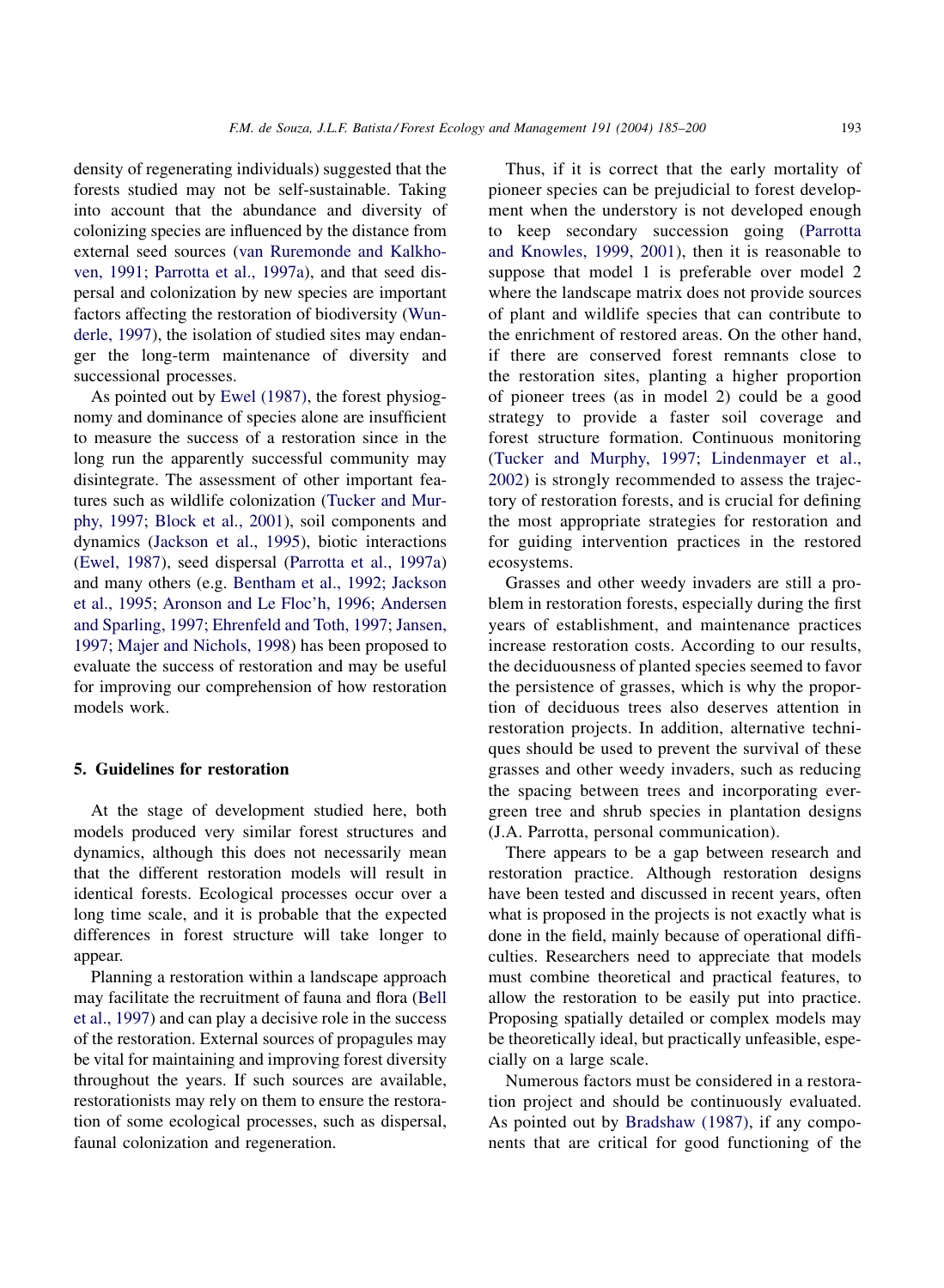<span id="page-9-0"></span>ecosystem are omitted, then it will function improperly.

In the tropics, where rates of deforestation are particularly high ([Wilson, 1988; Young, 2000](#page-15-0)) and where formerly forested landscapes were converted into mosaics of small patches of forest remnants, forest restoration has become an increasingly important tool for species preservation ([Jordan et al., 1988; Young,](#page-14-0) [2000](#page-14-0)) and for maintaining the diversity of tropical forest communities ([Bawa and Seidler, 1998](#page-14-0)). A multi-disciplinary approach provides one of the best ways of working in restoration ecology in order to better understand and recreate such complex ecosystems.

# Acknowledgements

We thank CESP for permitting access to the restoration areas, and Jefferson L. Polizel, Flávio L. Cremonesi, Márcio S. Cardoso and Maurício R. Gorenstein for invaluable help in the field work. We also gratefully thank John A. Parrotta for his advice and suggestions on earlier drafts of this paper. This work was supported by a grant and a scholarship (to F.M.S.) from Fundação de Amparo à Pesquisa do Estado de São Paulo (FAPESP). Two anonymous reviewers provided comments that improved the manuscript.

### Appendix A

Tree species sampled in 5-, 9- and 10-year-old restoration forests at Pontal do Paranapanema, São Paulo, Brazil. M1: model 1; M2: model 2; G: tree species with DBH  $\geq$  4.8 cm; L: tree species with DBH  $\lt$  4.8 cm; p: planted; r: regenerating species. The numbers in parenthesis are the forest ages (years).

| Family/Scientific name                            | M1(10) |   | M2(9)       |   | M2(5) |   |
|---------------------------------------------------|--------|---|-------------|---|-------|---|
|                                                   | G      | L | G           | L | G     | L |
| Anacardiaceae                                     |        |   |             |   |       |   |
| Astronium graveolens Jacq.                        | p      |   |             |   |       | p |
| Myracrodruon urundeuva Allemão                    | p      |   |             |   |       |   |
| Spondias lutea L.                                 |        | p |             |   |       |   |
| Annonaceae                                        |        |   |             |   |       |   |
| Annona cacans Warm.                               |        |   |             | p |       |   |
| Duguetia lanceolata A. St.-Hil.                   |        | p |             |   |       |   |
| Xylopia aromatica (Lam.) Mart.                    |        |   | p           |   |       |   |
| Apocynaceae                                       |        |   |             |   |       |   |
| Aspidosperma cylindrocarpon Müll. Arg.            |        | p |             | p |       |   |
| Aspidosperma polyneuron Müll. Arg.                |        | p |             | p |       |   |
| Tabernaemontana hystrix Steud.                    | r      |   |             |   |       |   |
| Araliaceae                                        |        |   |             |   |       |   |
| Didymopanax morototonii (Aubl.) Decne. Et Planch. | p      |   |             |   |       |   |
| Arecaceae                                         |        |   |             |   |       |   |
| Acrocomia aculeata (Jacq.) Lodd. ex Mart.         | r      |   |             |   |       |   |
| Syagrus romanzoffiana (Cham.) Glassman            |        |   | $\mathbf r$ |   |       |   |
| Bignoniaceae                                      |        |   |             |   |       |   |
| Sparattosperma leucanthum (Vell.) Schum.          | p      |   |             |   |       |   |
| Tabebuia heptaphylla (Vell.) Toledo               | p      |   |             |   | p     |   |
| Tabebuia impetiginosa (Mart. ex DC.) Standl.      | pr     |   |             |   | p     |   |
| Bombacaceae                                       |        |   |             |   |       |   |
| Chorisia speciosa A. St.-Hil.                     | p      |   | p           |   |       |   |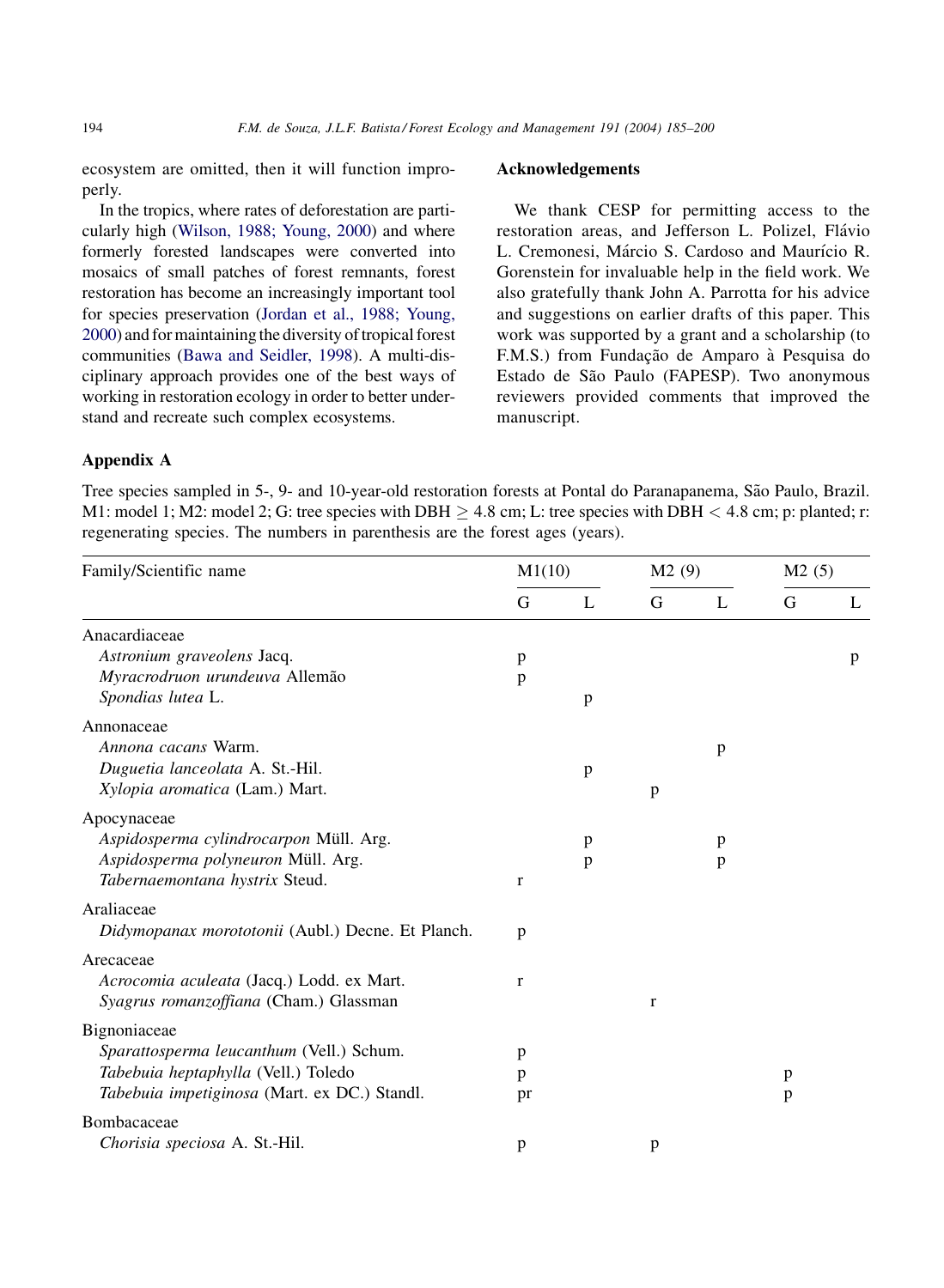# Appendix A. (Continued)

| Family/Scientific name                                                                                                                                                                      | M1(10)                    |   | M2(9)                             |             | M2(5)             |              |
|---------------------------------------------------------------------------------------------------------------------------------------------------------------------------------------------|---------------------------|---|-----------------------------------|-------------|-------------------|--------------|
|                                                                                                                                                                                             | G                         | L | G                                 | $\mathbf L$ | G                 | L            |
| Boraginaceae<br>Cordia ecalyculata Vell.<br>Cordia trichotoma (Vell.) Arrab. ex Steud.<br>Patagonula americana L.                                                                           |                           |   |                                   | p           | p<br>p<br>p       |              |
| Caesalpiniaceae<br>Holocalyx balansae Micheli<br>Hymenaea courbaril L.<br>Peltophorum dubium (Spreng.) Taub.<br>Pterogyne nitens Tul.                                                       | p<br>p<br>p               | p | p<br>p<br>p                       |             | p<br>p            | $\mathbf{p}$ |
| Caricaceae<br>Jacaratia spinosa (Aubl.) A. DC.                                                                                                                                              | $\mathbf{p}$              |   | $\, {\bf p}$                      |             |                   |              |
| Cecropiaceae<br>Cecropia pachystachya Trécul                                                                                                                                                | pr                        |   | p                                 |             | p                 |              |
| Euphorbiaceae<br>Croton floribundus (L.) Spreng.<br>Croton urucurana Baill.<br>Mabea fistulifera Mart.<br>Sapium glandulatum (Vell.) Pax<br>Savia dictyocarpa Müll. Arg.                    | p<br>$\mathbf{p}$<br>p    |   | p<br>p<br>$\mathbf r$             |             | p<br>$\, {\bf p}$ | p            |
| Fabaceae<br>Centrolobium tomentosum Guill. ex Benth.<br>Lonchocarpus cultratus (Vell.) A.M.G.<br>Azevedo and H.C. Lima                                                                      |                           |   | p<br>p                            |             | p                 |              |
| Lonchocarpus muehlbergianus Hassl.<br>Machaerium aculeatum Raddi<br>Machaerium stipitatum Vogel<br>Myroxylon peruiferum L. f.<br>Platypodium elegans Vogel<br>Poecilanthe parviflora Benth. | pr<br>pr<br>pr<br>p<br>pr |   | $\, {\bf p}$<br>p<br>$\mathbf{p}$ | p<br>p      | p<br>$\mathbf p$  | $\mathbf{p}$ |
| Pterocarpus rohrii Vahl<br>Lauraceae                                                                                                                                                        | r                         |   |                                   | p           |                   | p            |
| Nectandra megapotamica (Spreng.) Mez<br>Lecythidaceae<br>Cariniana estrellensis (Raddi) Kuntze                                                                                              |                           |   | P<br>$\mathbf{p}$                 |             |                   | $\mathbf{p}$ |
| Meliaceae<br>Cabralea canjerana (Vell.) Mart.                                                                                                                                               |                           |   |                                   |             | p                 |              |
| Mimosaceae<br>Acacia polyphylla DC.<br>Albizia hasslerii (Chodat) Burkart                                                                                                                   | pr                        |   | pr                                |             | $\, {\bf p}$      |              |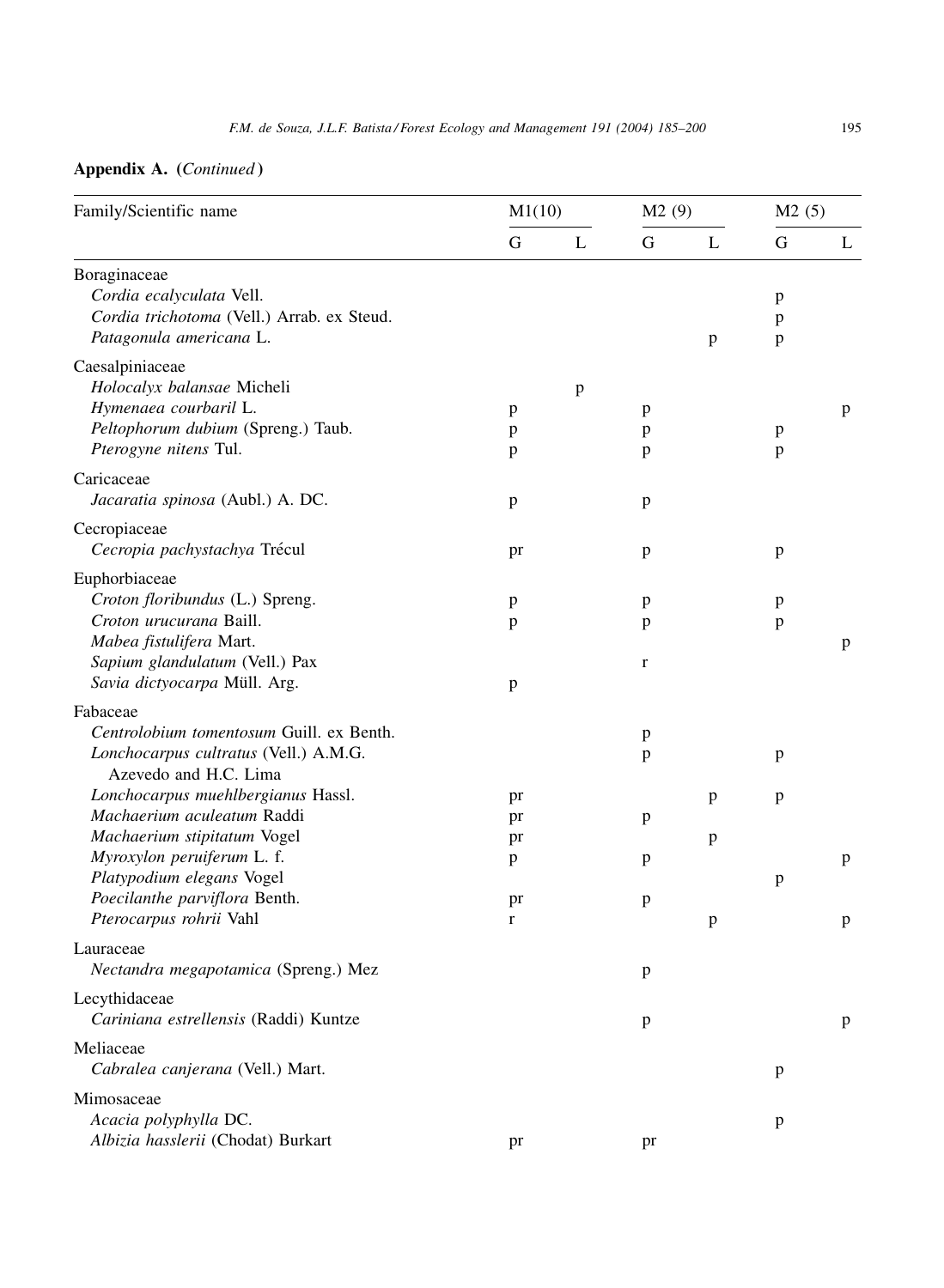# Appendix A. (Continued)

| Family/Scientific name                                                                                                         | M1(10)      |              | M2(9)        |              | M2(5)       |        |
|--------------------------------------------------------------------------------------------------------------------------------|-------------|--------------|--------------|--------------|-------------|--------|
|                                                                                                                                | $\mathbf G$ | $\mathbf{L}$ | $\mathbf G$  | L            | $\mathbf G$ | L      |
| Anadenanthera macrocarpa (Benth.) Brenan<br>Anadenanthera peregrina (L.) Speg.<br>Enterolobium contortisiliquum (Vell.) Morong | p<br>p      |              | p<br>p<br>p  |              | p<br>p      |        |
| Inga cylindrica Willd.<br>Inga laurina (Sw.) Willd.<br>Inga vera subsp. affinis (DC.) T.D. Penn                                |             | p            | p            |              | p           |        |
| Parapiptadenia rigida (Benth.) Brenan                                                                                          | p           | p            | $\mathbf{p}$ |              | p<br>p      |        |
| Moraceae                                                                                                                       |             |              |              |              |             |        |
| Chlorophora tinctoria (L.) Gaudich.<br>Ficus sp.                                                                               | p<br>p      |              |              | $\mathbf{p}$ |             |        |
| Myrtaceae<br>Eugenia uniflora L.<br>Plinia rivularis (Cambess.) Rotman<br>Psidium guajava L.                                   | p           | p<br>p       |              | p            |             | p<br>p |
| Phytolaccaceae<br>Gallesia integrifolia (Spreng.) Harms<br>Seguieria floribunda Benth.                                         | $\mathbf r$ |              | $\, {\bf p}$ |              | p           |        |
| Polygonaceae<br>Triplaris brasiliana Cham.                                                                                     |             |              | p            |              | p           |        |
| Rubiaceae<br>Genipa americana L.<br>Randia armata (Sw.) DC.                                                                    | p<br>r      |              | $\mathbf{p}$ |              | p           |        |
| Rutaceae<br>Balfourodendron riedelianum (Engl.) Engl.<br>Citrus aurantium                                                      | p           |              | $\mathbf r$  | p            |             | p      |
| Sapindaceae<br>Diatenopteryx sorbifolia Radlk.                                                                                 |             |              |              |              |             | p      |
| Sapotaceae<br>Chrysophyllum gonocarpum (Mart. et Eichler) Engl.                                                                | p           |              |              |              |             |        |
| Sterculiaceae<br>Guazuma ulmifolia Lam.                                                                                        | p           |              | p            |              | p           |        |
| Tiliaceae<br>Luehea candicans Mart.                                                                                            |             |              | p            |              |             | p      |
| Ulmaceae<br>Trema micrantha (L.) Blume                                                                                         |             |              |              |              | p           |        |
| Verbenaceae<br>Citharexylum myrianthum Cham.<br>Vitex montevidensis Cham.                                                      | pr<br>p     |              | p<br>p       |              | p<br>p      |        |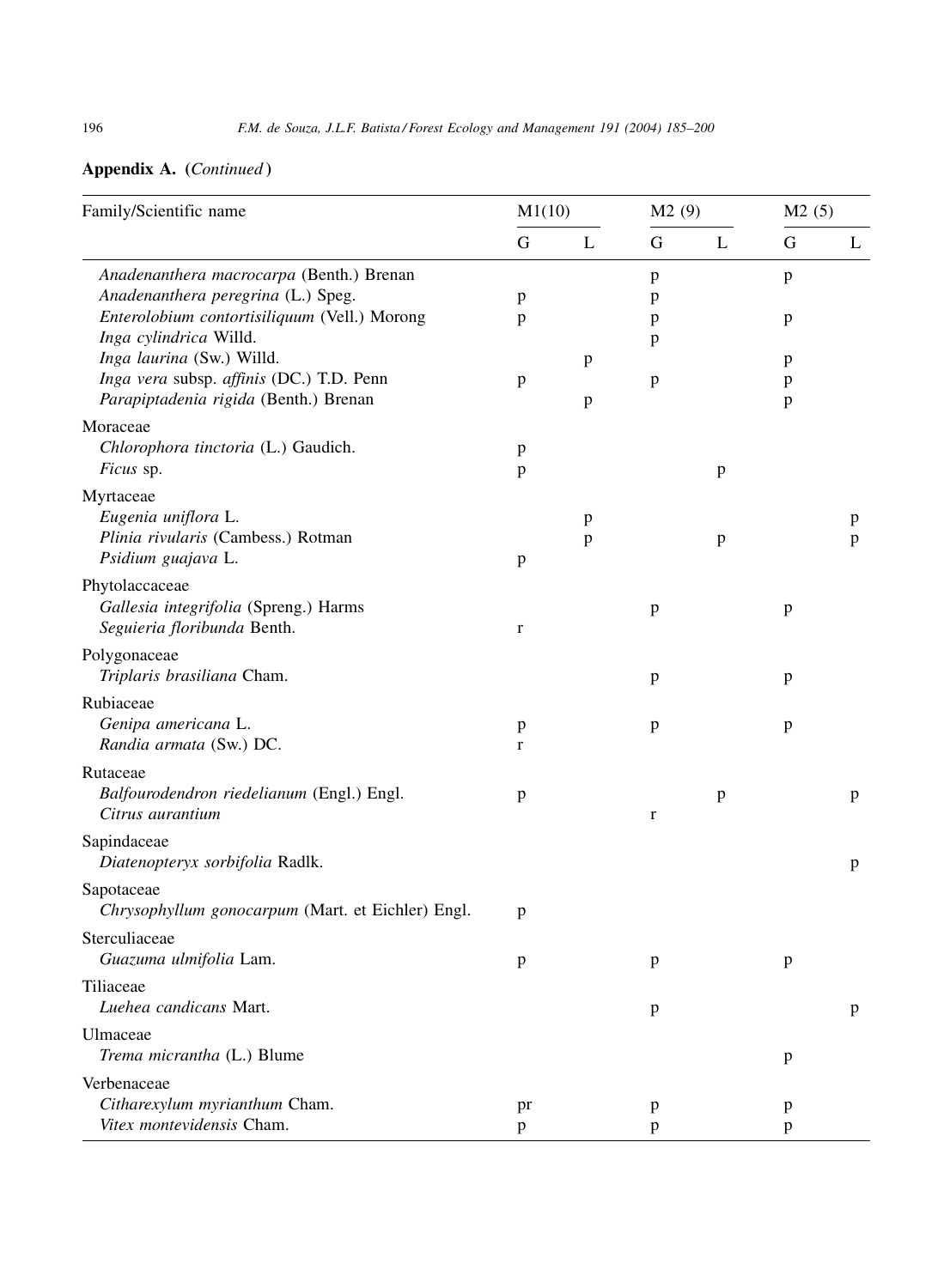# <span id="page-12-0"></span>Appendix B

Species of woody individuals (trees, shrubs and lianas)  $\geq$  50 cm in height and <4.8 cm in DBH sampled on the understory of 5-, 9- and 10-year-old restoration forests at Pontal do Paranapanema, São Paulo, Brazil. M1: model 1; M2: model 2. The numbers in parenthesis are the forest ages (years).

| Family/Scientific name                                                                                                             | Life form              | M1(10)                           | M2 (9)   | M2(5)    |
|------------------------------------------------------------------------------------------------------------------------------------|------------------------|----------------------------------|----------|----------|
| Amaranthaceae<br>Hebanthe paniculata Mart. O. Kuntze                                                                               | Liana                  | $\times$                         |          |          |
| Annonaceae<br>Xylopia aromatica (Lam.) Mart.                                                                                       | Tree                   |                                  | $\times$ |          |
| Apocynaceae<br>Aspidosperma cylindrocarpon Müll. Arg.<br>Prestonia cf. riedelii (Müll-Arg.) Mgf.<br>Tabernaemontana hystrix Steud. | Tree<br>Liana<br>Tree  | $\times$<br>$\times$             | $\times$ |          |
| Araliaceae<br>Didymopanax morototonii (Aubl.) Decne. et Planch.                                                                    | Tree                   | $\times$                         |          |          |
| Arecaceae<br>Acrocomia aculeata (Jacq.) Lodd. ex Mart.<br>Syagrus romanzoffiana (Cham.) Glassman                                   | Palm tree<br>Palm tree | $\times$                         | $\times$ |          |
| Bignoniaceae<br>Macfadyena unguis-cati (L.) A. Gentry<br>Tabebuia heptaphylla (Vell.) Toledo                                       | Liana<br>Tree          | $\times$                         | $\times$ | $\times$ |
| Boraginaceae<br>Cordia trichotoma (Vell.) Arrab. ex Steud.                                                                         | Tree                   | $\times$                         |          |          |
| Caesalpiniaceae<br>Peltophorum dubium (Spreng.) Taub.                                                                              | Tree                   | $\times$                         | $\times$ |          |
| Euphorbiaceae<br>Croton floribundus (L.) Spreng.<br>Sapium glandulatum (Vell.) Pax                                                 | Tree<br>Tree           | $\times$                         | $\times$ | $\times$ |
| Fabaceae<br>Centrolobium tomentosum Guill. ex Benth.<br>Lonchocarpus cultratus (Vell.) A.M.G. Azevedo<br>and H.C. Lima             | Tree<br>Tree           |                                  | $\times$ | $\times$ |
| Lonchocarpus muehlbergianus Hassl.<br>Machaerium stipitatum Vogel<br>Poecilanthe parviflora Benth.                                 | Tree<br>Tree<br>Tree   | $\times$<br>$\times$<br>$\times$ | $\times$ |          |
| Flacourtiaceae<br>Casearia gossypiosperma Briq.                                                                                    | Tree                   | $\times$                         | $\times$ |          |
| Lauraceae<br>Nectandra megapotamica (Spreng.) Mez                                                                                  | Tree                   |                                  | $\times$ |          |
| Malpighiaceae<br>Malpighiaceae sp.                                                                                                 | Liana                  | $\times$                         |          |          |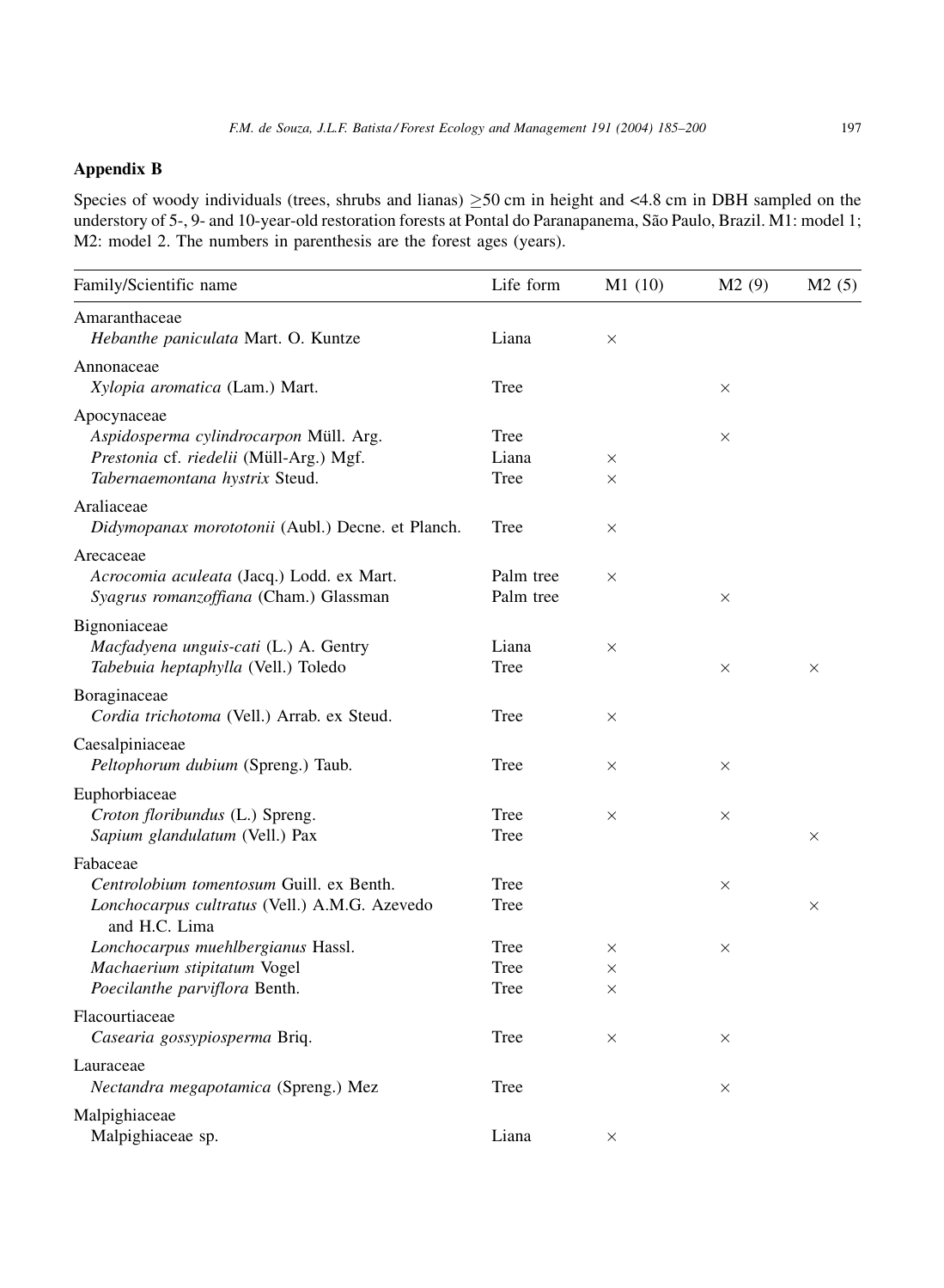# Appendix B. (Continued)

| Family/Scientific name                                             | Life form           | M1(10)                           | M2(9)    | M2(5) |
|--------------------------------------------------------------------|---------------------|----------------------------------|----------|-------|
| Malvaceae<br>Bastardiopsis densiflora (Hook et Arn.) Hassl.        | Tree                | $\times$                         |          |       |
| Mimosaceae<br>Inga cylindrica Willd.<br>Mimosaceae sp.             | Tree<br><b>Tree</b> | X<br>$\times$                    |          |       |
| Moraceae<br>Ficus sp.                                              | Tree                | $\times$                         |          |       |
| Myrtaceae<br>Eugenia uniflora L.                                   | Tree                | $\times$                         | $\times$ |       |
| Phytolaccaceae<br>Seguieria floribunda Benth.                      | Tree                | $\times$                         |          |       |
| Rubiaceae<br>Randia armata (Sw.) DC.                               | Shrub               | $\times$                         |          |       |
| Sapotaceae<br>Pouteria sp.                                         | Tree                | $\times$                         |          |       |
| Solanaceae<br>Cestrum calycinum Willd.                             | Shrub               | $\times$                         | $\times$ |       |
| Sterculiaceae<br>Guazuma ulmifolia Lam.                            | Tree                |                                  | X        |       |
| Teophrastaceae<br>Clavija nutans (Vell.) Stohl                     | Shrub               | $\times$                         | $\times$ |       |
| Tiliaceae<br>Luehea candicans Mart.                                | Tree                |                                  | $\times$ |       |
| Verbenaceae<br>Citharexylum myrianthum Cham.                       | Tree                |                                  | $\times$ |       |
| Unidentified<br>Unidentified 1<br>Unidentified 2<br>Unidentified 3 | Liana<br>Liana      | $\times$<br>$\times$<br>$\times$ |          |       |

# References

- Andersen, A.N., Sparling, G.P., 1997. Ants as indicators of restoration success: relationship with soil microbial biomass in the Australian seasonal tropics. Restoration Ecol. 5, 109–114.
- Aronson, J., Le Floc'h, E., 1996. Vital landscape attributes: missing tools for restoration ecology. Restoration Ecol. 4, 377–387.
- Bakker, J.P., Berendese, F., 1999. Constraints in the restoration of ecological diversity in grassland and heatland communities. Trends Ecol. Evol. 14, 63–68.
- Bakker, J.P., Poschlod, P., Strykstra, R.J., Bekker, R.M., Thompson, K., 1996. Seed banks and seed dispersal: important topics in restoration ecology. Acta Bot. Neerlandica 45, 461–490.
- Barbosa, L.M., Barbosa, J.M., Barbosa, K.C., Potomati, A., Martins, S.E., Asperti, L.M., Melo, A.C.G., Carrasco, P.G., Castanheira, S.A., Piliackas, J.M., Contieri, W.A., Mattioli,

<span id="page-13-0"></span>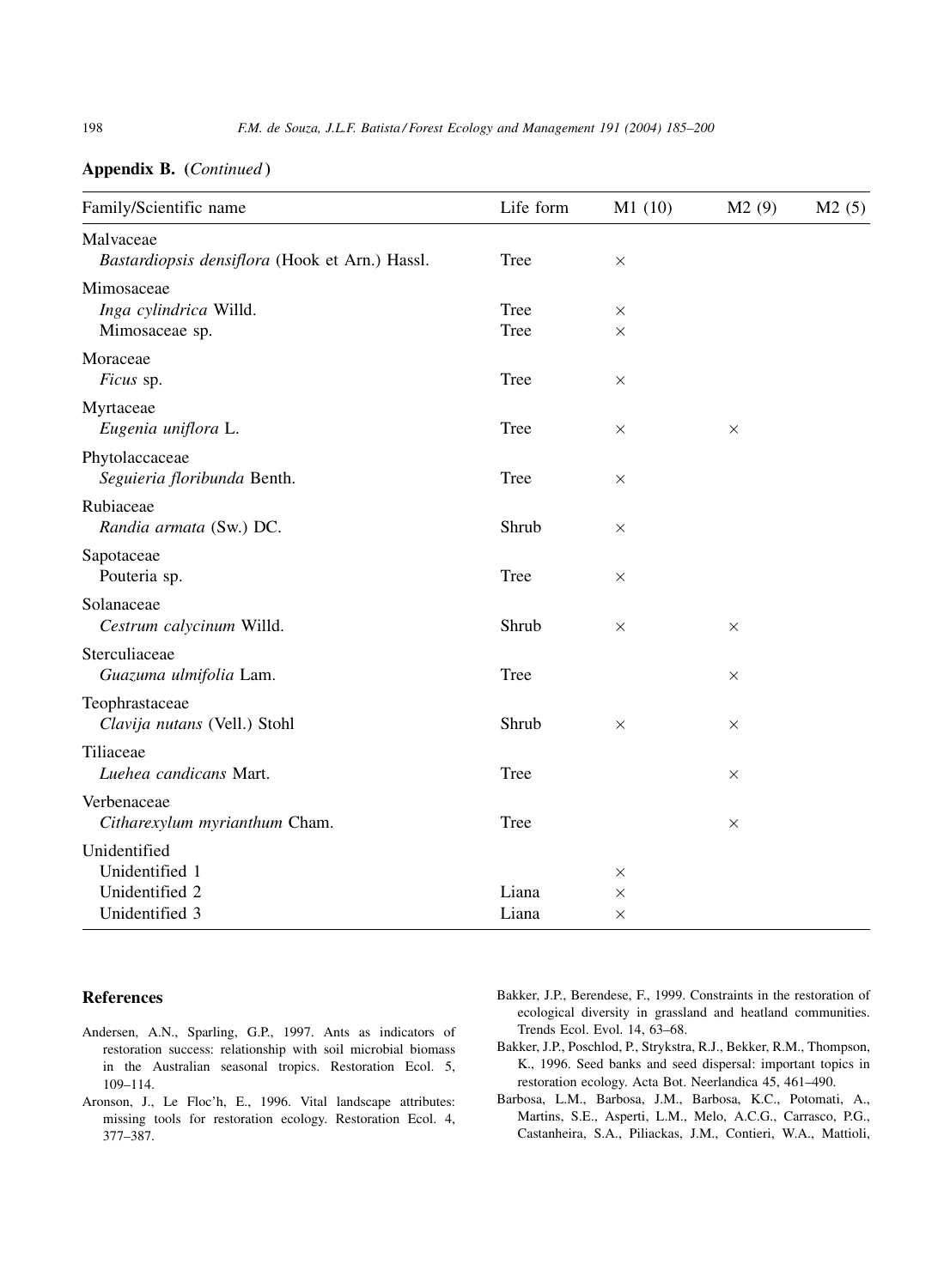<span id="page-14-0"></span>D.S., Guedes, D.C., Santos Junior, N., Silva, P.M.S., Plaza, A.P., 2003. Forest recovery with native species in São Paulo State: researches identify necessary changes. Florestar Estatístico 6, 28-34.

- Bawa, K.S., Seidler, R., 1998. Natural forest management and conservation of biodiversity in tropical forests. Conserv. Biol. 12, 46–55.
- Bell, S.S., Fonseca, M.S., Motten, L.B., 1997. Linking restoration and landscape ecology. Restoration Ecol. 5, 318–323.
- Bentham, H., Harris, J.A., Birch, P., Short, K.C., 1992. Habitat classification and soil restoration assessment using analysis of soil microbiological and physico-chemical characteristics. J. Appl. Ecol. 29, 711–718.
- Block, W.M., Franklin, A.B., Ward Jr., J.P., Ganey, J.L., White, G.C., 2001. Design and implementation of monitoring studies to evaluate the success of ecological restoration on wildlife. Restoration Ecol. 9, 293–303.
- Bradshaw, A.D., 1987. Restoration: an acid test for ecology. In: Jordan III, W.R., Gilpin, M.E., Aber, J.D. (Eds.), Restoration Ecology—A Synthetic Approach to Ecological Research. University Press, Cambridge, pp. 23–29.
- Brown, D., 1992. Estimating the composition of a forest seed bank: a comparision of the seed extraction and seedling emergence methods. Can. J. Bot. 70, 1603–1612.
- Budowski, G., 1965. Distribution of a tropical American rain forest species in the light of successional processes. Turrialba 15, 40– 42.
- Carnevale, N.J., Montagnini, F., 2002. Facilitating regeneration of secondary forests with the use of mixed and pure plantations of indigenous tree species. Forest Ecol. Manage. 163, 217–227.
- Carriere, S.M., Letourmy, P., McKey, D.B., 2002. Effects of remnant trees in fallows on diversity and structure of forests regrowth in a slash-and-burn agricultural system in southern Cameroon. J. Trop. Ecol. 18, 375–396.
- Diegues, A.C.S., 1990. Inventário de áreas úmidas do Brasil. Versão Preliminar. Programa de Pesquisa e Conservação de Áreas Úmidas no Brasil. USP/UICN/FORD, São Paulo.
- Ditt, E.H., 2002. Fragmentos florestais no Pontal do Paranapanema. Annablume/Ipê/IIEB, São Paulo. 140 pp.
- Durigan, G., Dias, H.C.S., 1990. Abundância e diversidade da regeneração natural sob mata ciliar implantada. 6° Congresso Florestal Brasileiro, Campos do Jordão, pp. 308-312.
- Ehrenfeld, J.G., Toth, L.A., 1997. Restoration ecology and the ecosystem perspective. Restoration Ecol. 5, 307–317.
- Engel, V.L., Parrotta, J.A., 2001. An evaluation of direct seeding for reforestation of degraded land in central São Paulo state, Brazil. Forest Ecol. Manage. 152, 169–181.
- Ewel, J.J., 1987. Restoration is the ultimate test of ecological theory. In: Jordan III, W.R., Gilpin, M.E., Aber, J.D. (Eds.), Restoration Ecology—A Synthetic Approach to Ecological Research. University Press, Cambridge, pp. 31–33.
- Grombone-Guaratini, M.T., 1999. Dinâmica de uma Floresta Estacional Semidecidual: o banco, a chuva de sementes e o estrato de regeneração. UNICAMP, Campinas.
- Guariguata, M.R., Rheingans, R., Montagnini, F., 1995. Early woody invasion under tree plantations in Costa Rica: implications for forest restoration. Restoration Ecol. 3, 252–260.
- Haggar, J., Wightman, K., Fisher, R., 1997. The potential of plantations to foster woody regeneration within a deforested landscape in lowland Costa Rica. Forest Ecol. Manage. 99, 55–94.
- Hartshorn, G.S., 1980. Neotropical forest dynamics. Biotropica 12, 23–30.
- Holl, K.D., 2002. Long-term vegetation recovery on reclaimed coal surface mines in the eastern USA. J. Appl. Ecol. 39, 960–970.
- Holl, K.D., Kappelle, M., 1999. Tropical forest recovery and restoration. Trends Ecol. Evol. 14, 378–379.
- ISA, 2001. Dossiê Mata Atlântica 2001. Projeto Monitoramento Participativo da Mata Atlântica. [http://www.socioambienta](HTTP://WWW.SOCIOAMBIENTAL.ORG/WEBSITE/DOSSIE/DOC.HTM)[l.org/website/dossie/doc.htm](HTTP://WWW.SOCIOAMBIENTAL.ORG/WEBSITE/DOSSIE/DOC.HTM) (accessed in March 2003).
- Jackson, L., Lopoukhine, N., Hillyard, D., 1995. Ecological restoration: a definition and comments. Restoration Ecol. 3, 71–75.
- Jansen, A., 1997. Terrestrial invertebrate community structure as an indicator of the success of a tropical rainforest restoration project. Restoration Ecol. 5, 115–124.
- Jordan III, W.R., Peters II, R.L., Allen, E.B., 1988. Ecological restoration as a strategy for conserving biological diversity. Environ. Manage. 12, 55–72.
- Kageyama, P.Y., Castro, C.F.A., 1989. Sucessão secundária, estrutura genética e plantações de espécies arbóreas nativas. IPEF 41–42, 83–93.
- Kageyama, P.Y., Santarelli, E., Gandara, F.B., Gonçalves, J.C., Simionato, J.L., Antiqueira, L.R., Geres, W.L., 1994. Revegetação de áreas degradadas: modelos de consorciação com alta diversidade. In: I Simpósio Sul-Americano e II Simpósio Nacional de Recuperação de Áreas Degradadas. FUPEF, Curitiba, pp. 569–576.
- Kageyama, P.Y., Gandara, F.B., 2000. Recuperação de áreas ciliares. In: Rodrigues, R.R., Leita˜o-Filho, H.F. (Eds.), Matas ciliares: conservação e recuperação. EDUSP/FAPESP, São Paulo, pp. 249–269.
- Leopold, A.C., Andrus, R., Finkeldey, A., Knowles, D., 2001. Attempting restoration of wet tropical forests in Costa Rica. Forest Ecol. Manage. 142, 243–249.
- Lindenmayer, D.B., Manning, A.D., Smith, P.L., Possingham, H.P., Fischer, J., Oliver, I., McCarthy, M.A., 2002. The focal-species approach and landscape restoration: a critique. Conserv. Biol. 16, 338–345.
- Majer, J.D., Nichols, O.G., 1998. Long-term recolonization patterns of ants in Western Australian rehabilitated bauxite mines with reference to their use as indicators of restoration success. J. Appl. Ecol. 35, 161–182.
- McClanahan, T.R., 1986. The effect of a seed source on primary succession in a forest ecosystem. Vegetatio 65, 175–178.
- McClanahan, T.R., Wolfe, R.W., 1993. Accelerating forest succession in a fragmented landscape: the role of birds and perches. Conserv. Biol. 7, 279–288.
- McDonnell, M.J., Stiles, E.W., 1983. The structural complexity of old field vegetation and the recruitment of bird-dispersed plant species. Oecologia 56, 109-116.
- Parrotta, J.A., 1993. Secondary forest regeneration on degraded tropical lands: the role of plantations as ''foster ecosystems''.